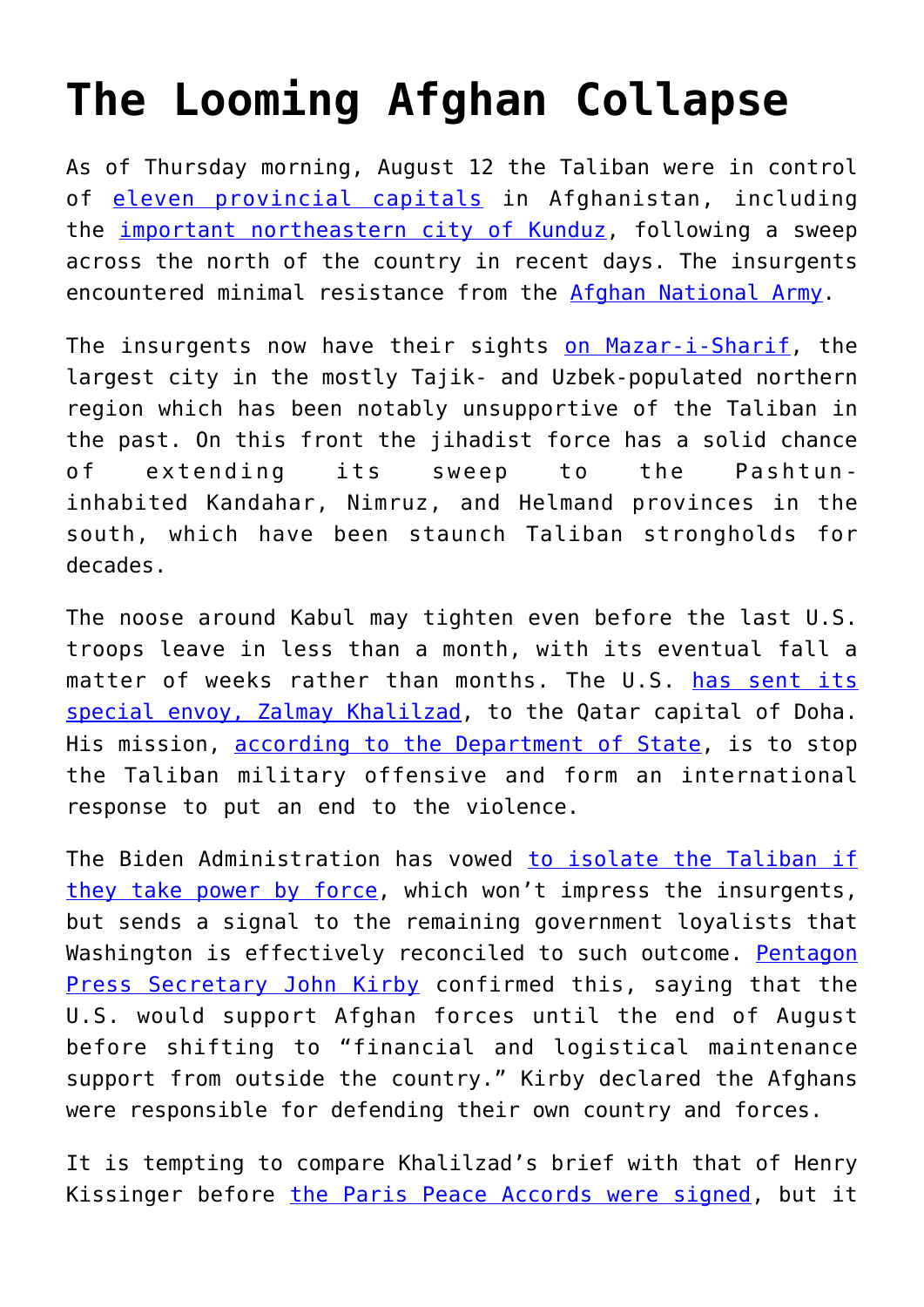is more reminiscent of Churchill's [desperate bid to create a](https://www.jstor.org/stable/260024) [Franco-British union](https://www.jstor.org/stable/260024) in June 1940, at a time of German military triumph. What followed instead was a rushed armistice and the establishment of the [Vichy regime.](https://en.wikipedia.org/wiki/Vichy_France)

Having survived the U.S.-led attempt to destroy it as a viable political and military force for almost two decades, the Taliban may suspend the final push to take the capital until the withdrawal of foreign forces is complete (nobody wants a [repeat of the pathetic scenes](https://www.nydailynews.com/entertainment/tv/days-vietnam-shows-ragged-exit-war-article-1.2193615) at the U.S. Embassy in Saigon in 1975). It will not accept a lasting ceasefire, however. At best, the group's Pakistani advisors may suggest the acceptance of some temporary power-sharing formula.

The latest turn of events reflects the unwillingness of Afghan soldiers to fight for the U.S.-supported government of Ashraf Ghani. That government, like all its predecessors since 2001, is terminally corrupt and incompetent. From low-level bribery by the district police and municipal officials, to the squandering of unknown hundreds of millions of dollars of foreign assistance by the political elite in Kabul, there is "a lack of will within the Afghan government to serve the public [that is now turning to the Taliban.](https://www.lowyinstitute.org/the-interpreter/pakistan-fuelling-taliban-takeover)"

Ghani himself is reportedly [isolated in the presidential](https://www.google.de/search?q=afghan+ghani+isolated&biw=1600&bih=789&tbs=qdr%3Ay&sxsrf=ALeKk00Gsc5qZGJ-w5pmiLnuZCBqsDIMOw%3A1628603070611&ei=voISYb_SJJyN9u8Po8i4qAU&oq=afghan+ghani+isolated&gs_lcp=Cgdnd3Mtd2l6EAM6BwgjELADECc6CwgAEOwDEMQCEIsDOgUIIRCgAToECCEQFToHCCEQChCgAUoECEEYAVDBEljJHWDTIGgBcAB4AIABpQGIAb8HkgEDNC41mAEAoAEByAEBuAECwAEB&sclient=gws-wiz&ved=0ahUKEwi_qYOcy6byAhWchv0HHSMkDlUQ4dUDCA4&uact=5) [palace,](https://www.google.de/search?q=afghan+ghani+isolated&biw=1600&bih=789&tbs=qdr%3Ay&sxsrf=ALeKk00Gsc5qZGJ-w5pmiLnuZCBqsDIMOw%3A1628603070611&ei=voISYb_SJJyN9u8Po8i4qAU&oq=afghan+ghani+isolated&gs_lcp=Cgdnd3Mtd2l6EAM6BwgjELADECc6CwgAEOwDEMQCEIsDOgUIIRCgAToECCEQFToHCCEQChCgAUoECEEYAVDBEljJHWDTIGgBcAB4AIABpQGIAb8HkgEDNC41mAEAoAEByAEBuAECwAEB&sclient=gws-wiz&ved=0ahUKEwi_qYOcy6byAhWchv0HHSMkDlUQ4dUDCA4&uact=5) indisposed to accept the bad news from the provinces or consider their implications. The Afghan president's tentative grip on reality is reflected in his repeated promises to regain the lost territory, his confident [declaration that peace talks are dead—](https://www.bloomberg.com/news/articles/2021-08-09/afghan-leader-views-peace-talks-as-dead-prepares-for-civil-war)even before Khalilzad arrived in Doha—and his announcement, after the fall of Kunduz, that he has plans to "[mobilize and arm"](https://freepresskashmir.news/2021/08/10/afghan-president-prepares-for-civil-war-decides-to-mobilize-arm-civilians-to-fight-taliban/) local fighters to take on the Taliban.

If the Afghan National Army of under 200,000 men—trained and armed for decades by the U.S. at a staggering cost to American taxpayers—is unable and unwilling to fight the Taliban, Ghani's hastily armed village militias would fare no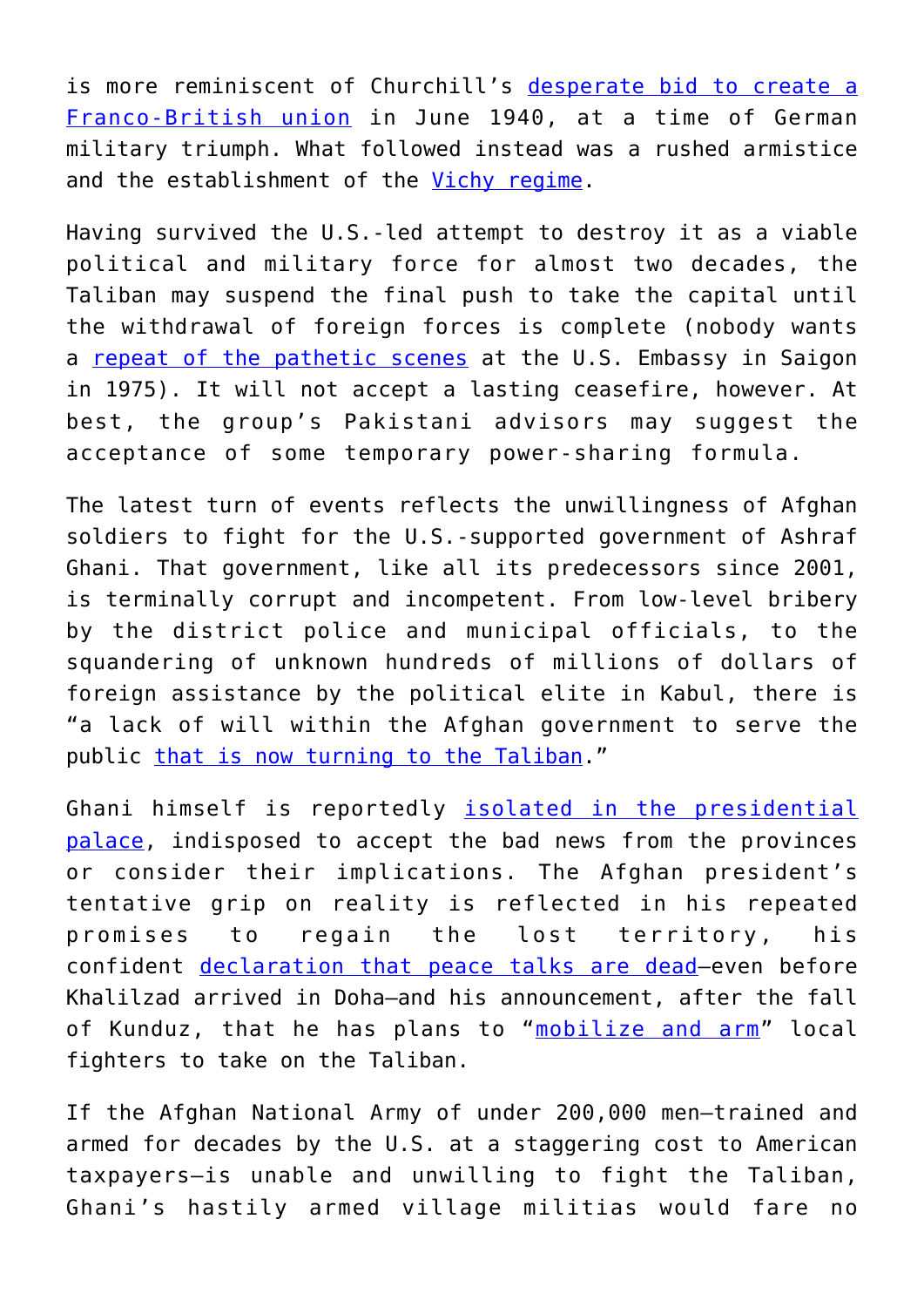better. [Prone to switch their allegiance](https://www.nytimes.com/2021/07/17/world/asia/afghanistan-militias-taliban.html) overnight, these militia groups cannot be organized into a coherent fighting force.

The last American units [left Vietnam](https://www.britannica.com/event/Vietnam-War/The-fall-of-South-Vietnam) on March 29, 1973. The government in Saigon and its armed forces ([ARVN](https://en.wikipedia.org/wiki/Army_of_the_Republic_of_Vietnam)) managed to fight for two more years, in spite of the U.S. Congress sharply reducing military and economic assistance following President Richard Nixon's resignation in the summer of 1974. The final act of the drama came on April 30, 1975, when North Vietnamese tanks entered Saigon without a fight. Rather than endure communist captivity, [five ARVN generals,](https://www.ocregister.com/2017/04/19/heroes-monument-to-honor-south-vietnamese-officers-soldiers-who-killed-themselves-during-fall-of-saigon) a lieutenant colonel, and countless others committed suicide.

The Soviet Army started withdrawing from Afghanistan on May 15, 1988 and the last Russian convoy crossed into Uzbekistan nine months later. They left behind a government led by [Mohammad Najibullah](https://en.wikipedia.org/wiki/Mohammad_Najibullah) which held onto power for over three years—much longer than the CIA and the State Department had expected. Najibullah's fall in the spring of 1992 was accelerated by the end of all foreign assistance following the collapse of the USSR and the ensuing disarray in Moscow.

How long the current government in Kabul will survive is uncertain, but it is unimaginable that it will last as long as its post-Soviet predecessor.

The longest war in American history is over. It may have made sense when it started, but it should have been concluded long ago. A swift military action against al-Qaeda and its Taliban enablers right after 9/11 would have been politically and morally justified. In Washington, however, the political objective was never fully clarified. The eventual mission creep—turning Afghanistan into a prosperous democracy in which girls go to school unmolested etc.—made "victory" impossible. This lack of strategy made failure inevitable, regardless of the often commendable operational and tactical efforts by U.S. forces on the ground, and regardless of the enormous cost of